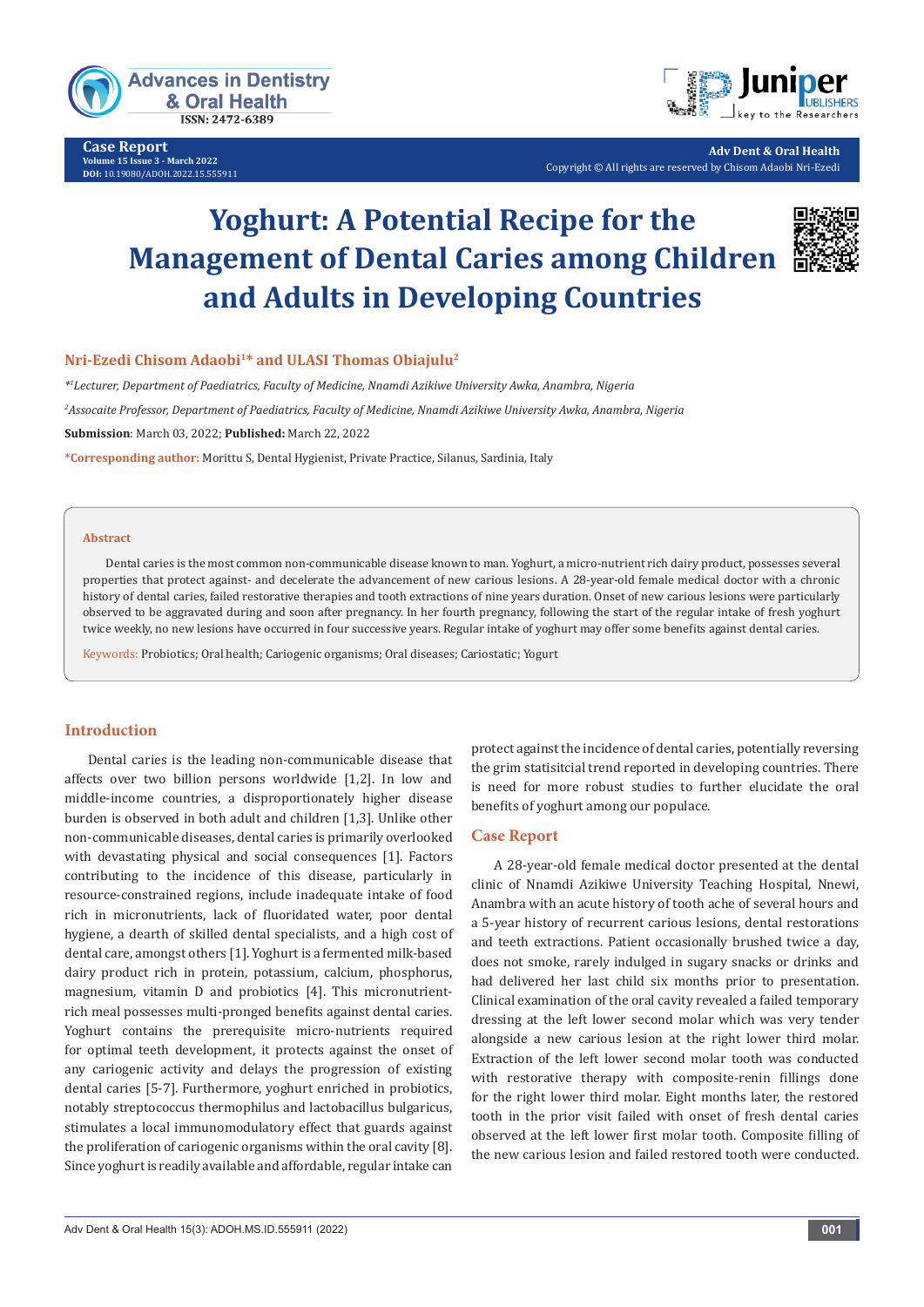Three weeks later, following another complaint of tooth ache, a new carious lesion was observed at the upper left first premolar tooth for which a composite filling was done, and antibiotics given. Patient was counselled to brush at least twice every day. A year later, she presented with hypersensitive of a previously restored tooth at the left lower first molar. On examination, a failed composite restoration was observed which was redone. Eighteen months later, patient presented with complaints of a new cavity at one of the right upper teeth.

An inspection of the dental area showed new dental caries at the upper right first and second premolars in addition to the lower left third molar. The lower left third molar was extracted. Due to scarcity of composite-resin material, patient opted for amalgam fillings to restore the premolars. Seven months later, a defective rest was observed at the lower left first molar with new lesions at the right lower first molar and premolar. Restoration of the previously filled tooth and new dental caries were conducted with patient adviced to floss regularly. Seven weeks later, a defective filling of the right lower first premolar was observed with new dental caries at the right lower second premolar. Both were restored with amalgam fillings. During this visit, patient observed that new onset of dental caries appeared to be aggravated during pregnancy. At the time, patient was pregnant with her  $4<sup>th</sup>$  child at the gestational age of 6 months. Suspecting micronutrient deficiency to be the primary cause of the recurrent dental caries, which is seemingly refractive to preventive and active management, she started and maintained a dietary intake of about 500mls of freshly made yoghurt two times a week. We observed that unlike the aftermath of her two previous pregnancies, no new dental lesions further occurred following birth. Attributing this phenomenon to the intake of yoghurt, patient continued with the weekly dietary regimen with no new dental lesions or failed restorations occurring in the next four successive years.

## **Discussion**

Micronutrient deficiency is often downplayed as a predisposing factor of dental caries particularly in developing countries. Hypomineralization of the tooth secondary to micronutrient deficiencies can accelerate the underlying pathologic mechanism of dental caries [9]. In addition, pregnancy, characterized by its high nutritive demand, is increasingly being recognized as a risk factor for dental caries [10]. This supports the observation in our index case, in which the patient's lesions appeared to worsen during and after pregnancy. Micronutrients essential to optimal dental development include calcium, phosphorus and fluoride. Several high-quality studies have illustrated the oral benefits of yoghurt which is well recognized as a micronutrient-rich dairy product [5- 8,11]. In addition, yoghurt contains casein phosphopeptides which promote remineralization of the tooth.5 Compared to other dairy products such as milk, cheese and butter, yoghurt provided the better cariostatic activity [6,7]. In a comparative study conducted among 68 students, yoghurt intake significantly enhanced the calcium and phosphorus concentrations of all teeth including

those with existing plaques. A similar effect was not obtained when milk was given to the control subjects [7]. Unlike milk and other dairy products, calcium and phosphorus exist in soluble forms in yoghurt thus enhancing its overall bioavailability [7]. This benefit also appears to be dose dependent as higher yoghurt consumption is significantly linked with a lower incidence of dental caries [6]. The dramatic decline of new dental caries and failed restorations in the index case following the consistent intake of freshly made yoghurt rich in probiots strongly supports the findings from the aforementioned clinical trials.

It appears that not all yoghurts are the same vis-à-vis its cariostatic benefits. Yoghurts enriched with probiotics appear to offer better protection against dental caries through its immunemodulatory properties that decreases the activity of cariogenic organisms [8,11]. In a double-blind randomized placebocontrolled trial conducted among 66 adult students with earlyonset caries, the group assigned to three weeks of daily intake of probiotic yoghurt demonstrated a significant reduction in cariogenic organisms compared to the control group given regular yoghurt.8 Notwithstanding these reports, several studies have demonstrated conflicting findings indicative that regular yoghurt, a cheaper commercialized variant with little or no probiotic properties, may offer a better protection against the proliferation of these cariogenic organisms compared to the probiotic-rich yoghurt [12,13]. This is intriguing as it suggests that all yoghurts, irrespective of their probiotic content, may in fact offer some value against the development of dental caries. In addition, since regular yoghurts are generally cheaper with a longer shelf-life compared to the probiotic-rich variants, it invariably means that this product can easily be incorporated as a regular food diet.

The oral benefits of yoghurt against dental caries are essential particularly in developing regions plagued with a high disease burden. Yoghurt is relatively cheap, safe, readily available, palatable and acceptable to almost all individuals from different societal and cultural divides. Interestingly, notwithstanding the lack of fluoridated water and generally poor oral hygiene obtainable in these climes, yoghurt still offers some degree of protection against dental caries in both adults and children [13]. In cooperating yoghurt in the diet of an average child from resourcepoor regions can also promote optimal growth and development as well as protect against the onset and progression of acute watery diarrhoea [14]. Pregnancy is increasingly being recognized as a risk factor for dental caries [10]. Dental caries is considered to be the second most common oral disease during pregnancy [10]. The risk of developing dental caries increases with each successive pregnancy, especially during the third trimester and postpartum periods [10]. This was keenly observed by our patient who experienced the same outcome. Factors associated with the increased risk of dental caries during pregnancy are complex which primarily consists of pregnancy-induced intraoral changes enhancing a reduction in salivary calcium concentrations and pH value, both of which enhances cariogenic activity [15]. Although there are no known published reports on the benefits of yoghurt